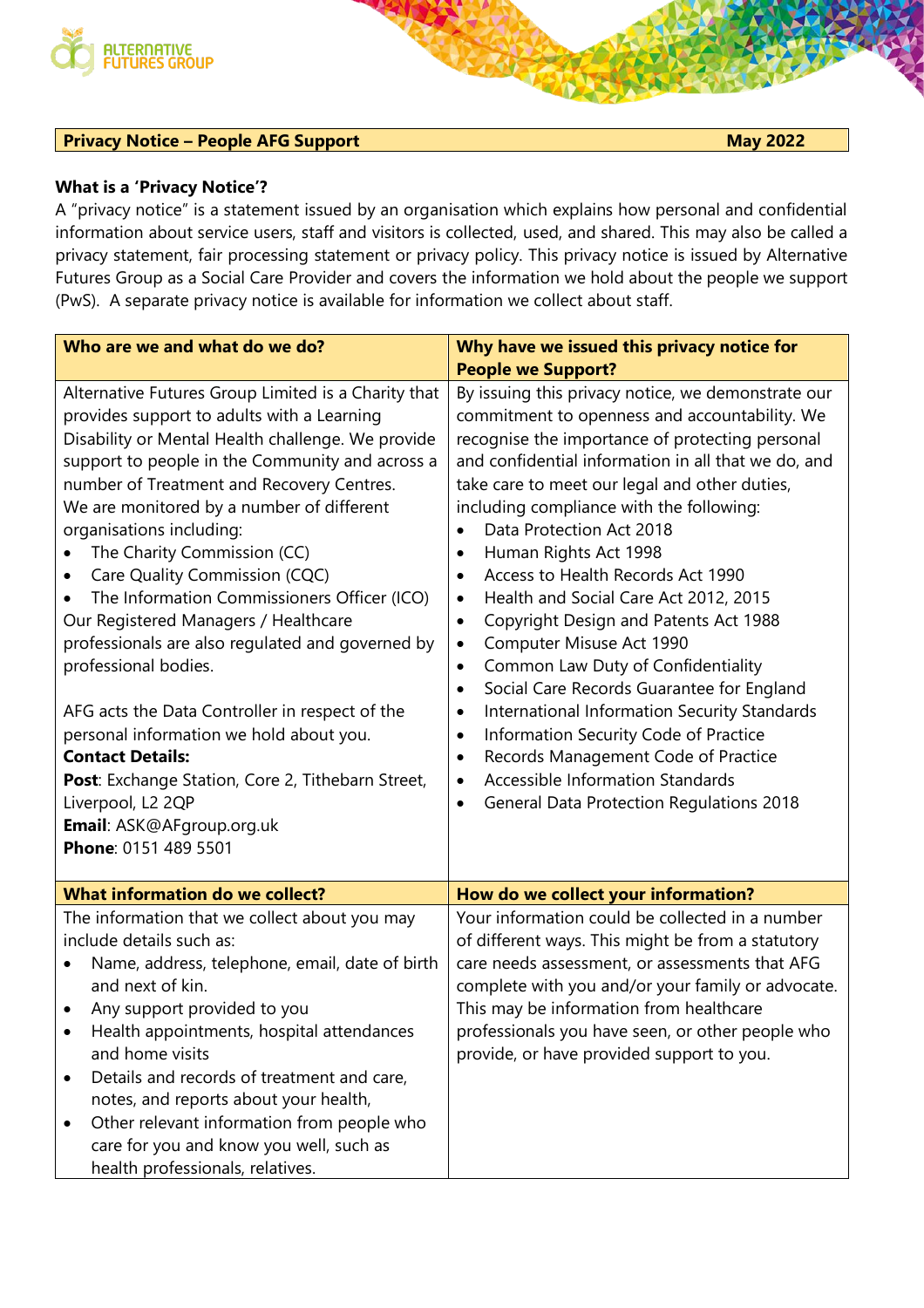| We may also collect other information about<br>you, such as your sexuality, race, or ethnic<br>origin, religious or other beliefs, disability or<br>require any additional support with<br>appointments (like an interpreter or                                                                                                                                                                                                                                                                                                                                                                                                                                                                                                                                        |                                                                                                                                                                                                                                                                                                                                                                                                                                                                                                                                                                                                                                                                                                                                                                                                                                                                                                                                                     |  |
|------------------------------------------------------------------------------------------------------------------------------------------------------------------------------------------------------------------------------------------------------------------------------------------------------------------------------------------------------------------------------------------------------------------------------------------------------------------------------------------------------------------------------------------------------------------------------------------------------------------------------------------------------------------------------------------------------------------------------------------------------------------------|-----------------------------------------------------------------------------------------------------------------------------------------------------------------------------------------------------------------------------------------------------------------------------------------------------------------------------------------------------------------------------------------------------------------------------------------------------------------------------------------------------------------------------------------------------------------------------------------------------------------------------------------------------------------------------------------------------------------------------------------------------------------------------------------------------------------------------------------------------------------------------------------------------------------------------------------------------|--|
| advocate).<br>AFG will use your contact details to                                                                                                                                                                                                                                                                                                                                                                                                                                                                                                                                                                                                                                                                                                                     |                                                                                                                                                                                                                                                                                                                                                                                                                                                                                                                                                                                                                                                                                                                                                                                                                                                                                                                                                     |  |
| communicate with you by post or email through<br>your support team.                                                                                                                                                                                                                                                                                                                                                                                                                                                                                                                                                                                                                                                                                                    |                                                                                                                                                                                                                                                                                                                                                                                                                                                                                                                                                                                                                                                                                                                                                                                                                                                                                                                                                     |  |
| Why do we collect your information?                                                                                                                                                                                                                                                                                                                                                                                                                                                                                                                                                                                                                                                                                                                                    | How do we keep your information safe and<br>maintain confidentiality?                                                                                                                                                                                                                                                                                                                                                                                                                                                                                                                                                                                                                                                                                                                                                                                                                                                                               |  |
| We collect personal and confidential information<br>to support the delivery of appropriate care and<br>support. This is necessary in order to enter a<br>legitimate contract to provide you with high<br>quality care. We must keep records about you,<br>your health, and the care that we provide, or plan<br>to provide to you. It is important for us to have a<br>complete picture as this information enables us<br>to ensure you receive the right care to meet your<br>individual needs.<br>The lawful basis under which we process your<br>data is <b>Contract</b> , processing your data is<br>necessary to fulfil the contract to provide care<br>and support to you. Your data will be provided to<br>us from the Authority commissioning your<br>support. | Under the Data Protection Act 2018, strict<br>principles govern our use of information and our<br>duty to ensure it is kept safe and secure. Your<br>information may be stored within electronic or<br>paper records, or a combination of both. All our<br>records are restricted so that only those<br>individuals who have a need to know the<br>information can get access. This might be through<br>the use of technology or other environmental<br>safeguards.<br>All our staff are required to protect your<br>information, inform you of how your information<br>will be used, and allow you to decide if and how<br>your information can be shared.<br>AFG has a senior person who is responsible for<br>protecting the confidentiality of your information<br>and enabling appropriate sharing. This person is<br>known as the Caldicott Guardian, and within AFG<br>this role sits with our Chief Operating Officer for<br>Mental Health. |  |
| How do we use your information and why is this important?                                                                                                                                                                                                                                                                                                                                                                                                                                                                                                                                                                                                                                                                                                              |                                                                                                                                                                                                                                                                                                                                                                                                                                                                                                                                                                                                                                                                                                                                                                                                                                                                                                                                                     |  |

We will only process your personal data where the processing can be legally justified under UK law. These include circumstances where the processing is necessary for the performance of our contracts to with Commissioners to support you, or for compliance with any legal obligations which applies to us as your support provider. Some examples of this are

- Review the care provided to ensure it if the highest standard possible
- Ensuring our services are planned to meet your needs.

AFG do not use automated decision-making processes.

## **Do we share your information with anyone else?**

To help provide you with the best possible care, sometimes we share your information with others. Any disclosures of personal data are always made on a case-by-case basis, using the minimum personal data necessary for the specific purpose and circumstances and with the appropriate security controls in place.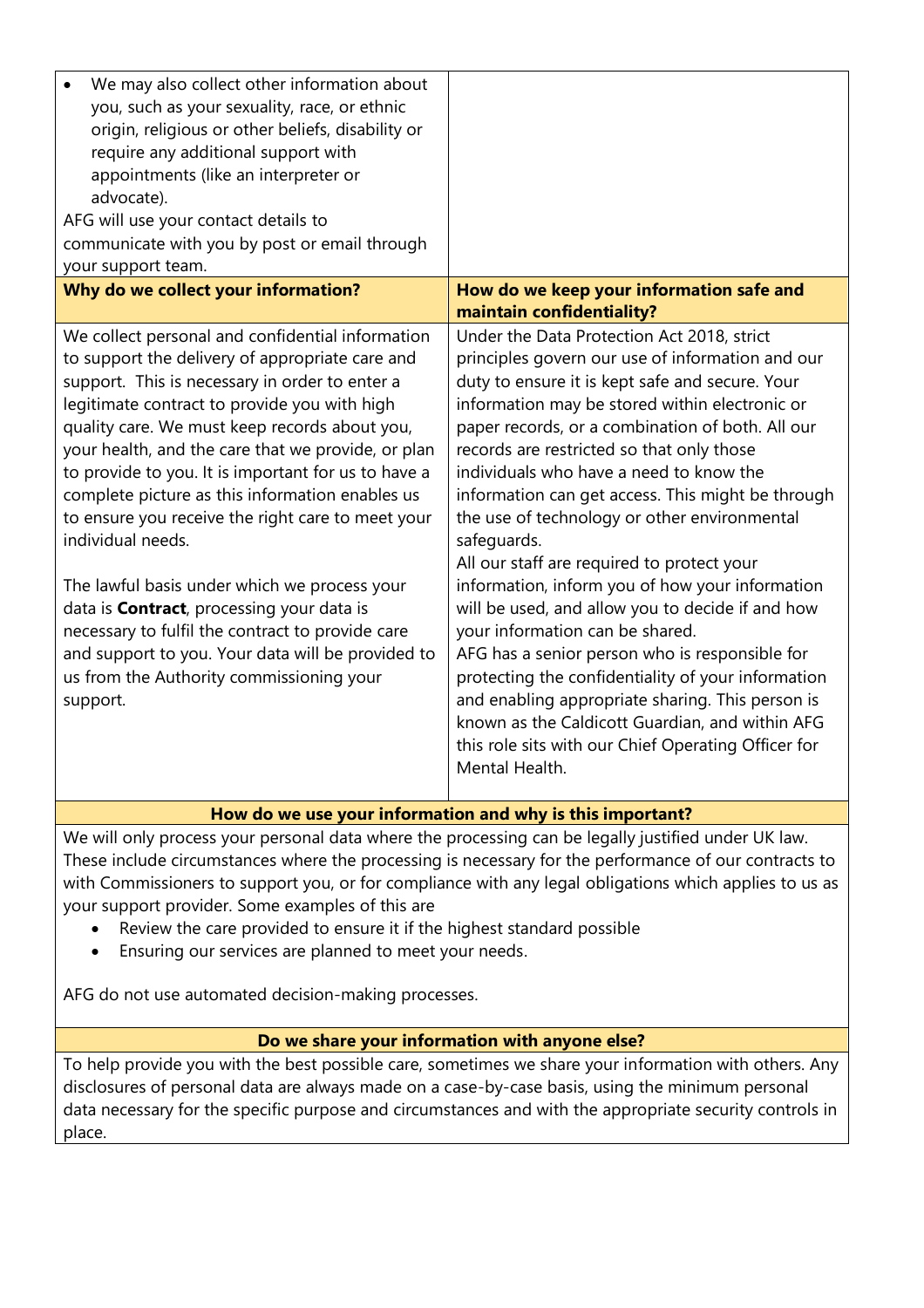We will not disclose any information to third parties which can be used to identify you without your consent or a valid legal reason to do so. The categories of recipients of personal data are suppliers who provide, host, and maintain our IT systems and software.

All information sharing with third parties is covered by a sharing agreement to ensure that only relevant information is shared, and this is done in a secure way which complies with the law.

| <b>International Transfers</b>                     | <b>Mandatory Information Sharing</b>              |
|----------------------------------------------------|---------------------------------------------------|
| We outsource a limited number of administration    | Sometimes we are required by law to disclose or   |
| and IT support services to external organisations. | report certain information which may include      |
| These companies are based within the European      | details which identify you. However, this is only |
| Economic Area and all services are provided        | done after formal authority by the Courts or by a |
| under specific contractual terms, which are        | qualified health professional.                    |
| compliant with UK data protection legislation.     |                                                   |
| Only organisations with a legitimate requirement   | We may use the information we hold about you to   |
| will have access to your information and only      | detect and prevent crime or fraud. We may also    |
| under strict controls and rules.                   | share this information with other bodies that     |
|                                                    | inspect and manage public funds.                  |
| We will not sell your information for any purpose  |                                                   |
| and will not provide third parties with your       | There may also be occasions when AFG is           |
| information for the purpose of marketing or        | reviewed by an independent auditor, which could   |
| sales.                                             | involve reviewing randomly selected employee      |
|                                                    | information to ensure we are legally compliant.   |

**How long do we keep your information?**

Your information is kept in accordance with the Records Management Code of Practice 2021(for Health and Social Care). This is available at [https://www.nhsx.nhs.uk/information](https://www.nhsx.nhs.uk/information-governance/guidance/records-management-code)[governance/guidance/records-management-code](https://www.nhsx.nhs.uk/information-governance/guidance/records-management-code)

| What rights do you have?                                  | <b>Raising a concern</b>                            |
|-----------------------------------------------------------|-----------------------------------------------------|
| Under the Data Protection Act 2018, you have the          | You have the right to make a complaint if you feel  |
| right to find out what information organisations          | unhappy about how we hold, use, or share your       |
| hold about you.                                           | information.                                        |
| These include the right to:                               | If you have any queries or concerns regarding the   |
| be informed about how your data is being                  | information that we hold about you or have a        |
| used                                                      | question regarding your privacy, please contact     |
| access personal data<br>$\bullet$                         | the Company Secretary who is AFG's Data             |
| have incorrect data updated<br>$\bullet$                  | <b>Protection Officer:</b>                          |
| have data erased (if it is incorrect)<br>$\bullet$        |                                                     |
| stop or restrict the processing of your data<br>$\bullet$ | Post: Exchange Station, Core 2, Tithebarn Street,   |
| data portability (allowing you to get and<br>$\bullet$    | Liverpool, L2 2QP                                   |
| reuse your data for different services)                   | Email: dataprotectionofficer@AFgroup.org.uk         |
| object to how your data is processed in<br>$\bullet$      | Phone: 0151 489 5501                                |
| certain circumstances                                     |                                                     |
|                                                           | If you remain dissatisfied following the outcome of |
| You also have rights when an organisation is              | your complaint, you may then wish to contact the    |
| using your personal data for:                             | ICO:                                                |
| Automated decision making (without human                  | Post: Wycliffe House, Water Lane, Wilmslow,         |
| involvement)                                              | Cheshire, SK9 5AF                                   |
| Profiling, to predict your behaviour or                   | Web: https://ico.org.uk/concerns/                   |
| interests                                                 | Phone: 0303 123 1113                                |
|                                                           |                                                     |